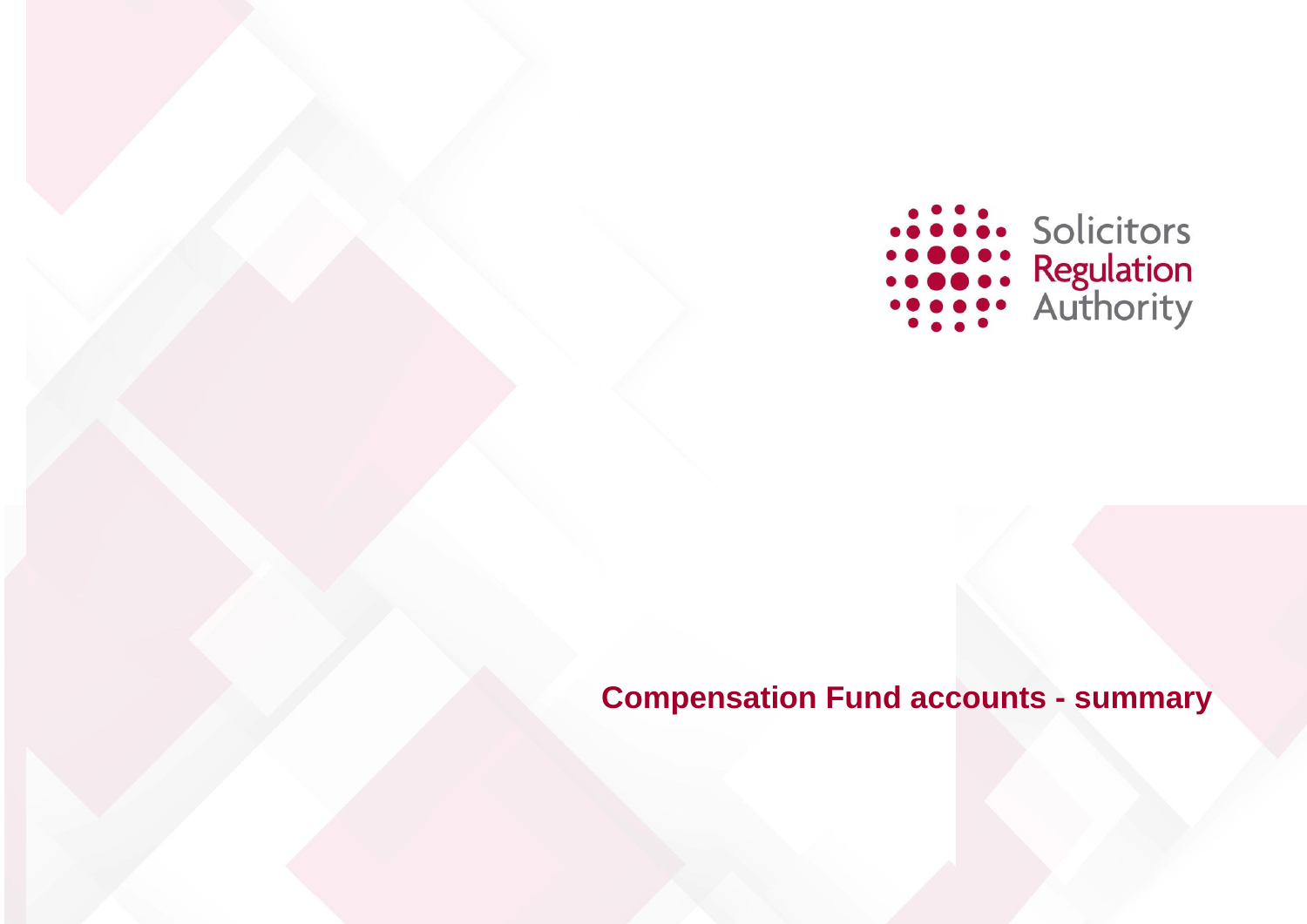|      | All (£'000)                              |                                                                                                                    |                            |                                                             |                        |                        |
|------|------------------------------------------|--------------------------------------------------------------------------------------------------------------------|----------------------------|-------------------------------------------------------------|------------------------|------------------------|
|      | <b>Opening</b><br>Year<br><b>Balance</b> | <b>Contributions</b>                                                                                               | Grant<br><b>Recoveries</b> | <b>Residual</b><br><b>Balance from</b><br><b>Stat. Fund</b> | <b>Grants Paid Out</b> | <b>Closing Balance</b> |
| 2002 | 37,172                                   | 21,447<br>from domestic solicitors<br>20,946<br>144<br>from foreign lawyers<br>in respect of previous years<br>357 | 1,186                      |                                                             | (19, 512)              |                        |
| 2003 | 28,673                                   | 32,715<br>from domestic solicitors<br>32,214<br>224<br>from foreign lawyers<br>277<br>in respect of previous years | 1,357                      |                                                             | (13,092)               |                        |
| 2004 | 37,299                                   | 29,480<br>from domestic solicitors<br>28,535<br>249<br>from foreign lawyers<br>696<br>in respect of previous years | 666                        |                                                             | (11, 673)              |                        |

**Compensation fund accounts – snap shot (we are waiting for Accounts to confirm £ details re: other purposes the fund is used for)**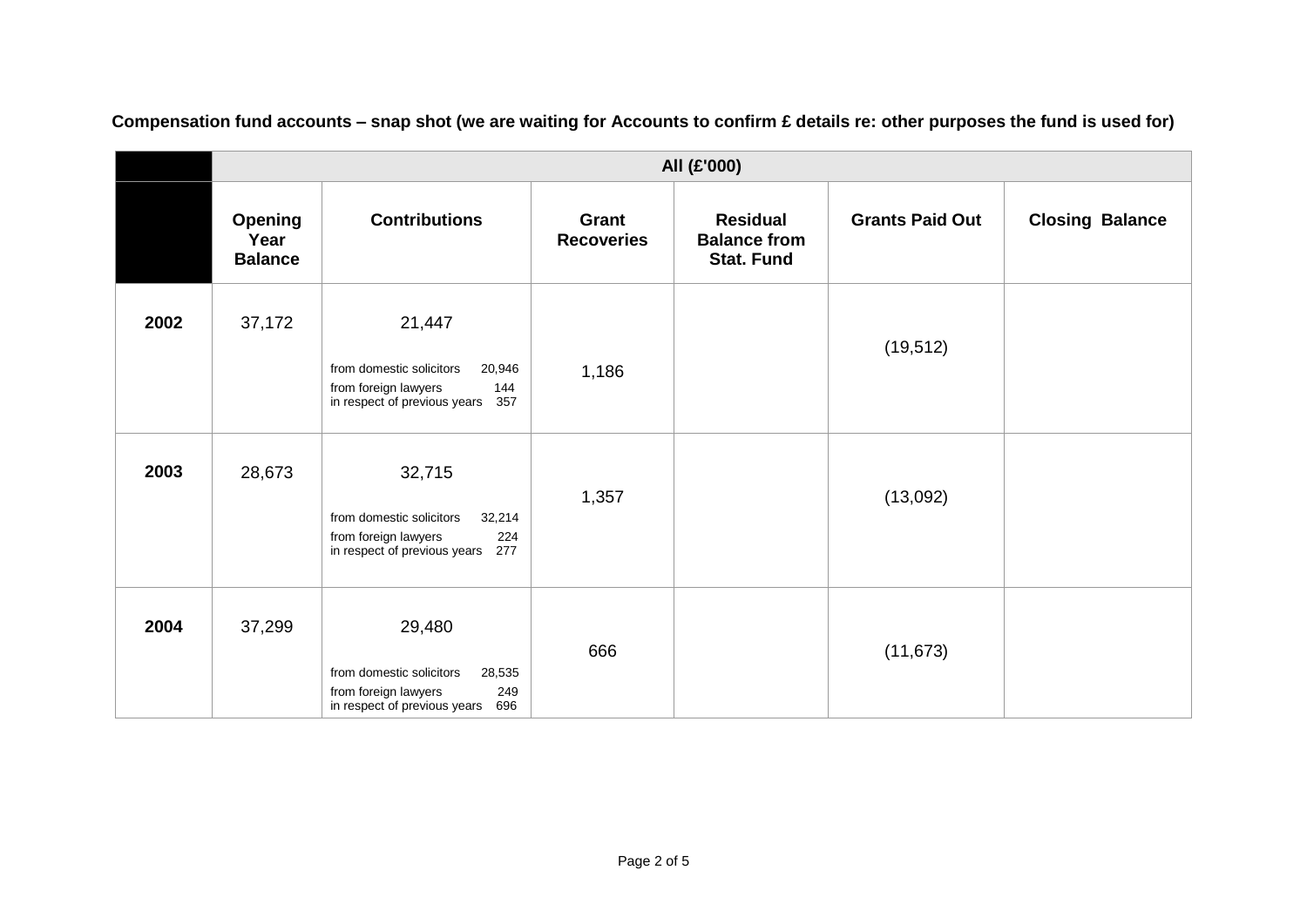| 2005 | 41,087 | 23,300<br>from domestic solicitors<br>22,521<br>211<br>from foreign lawyers<br>568<br>in respect of previous years | 4,824 | (13, 282) |  |
|------|--------|--------------------------------------------------------------------------------------------------------------------|-------|-----------|--|
| 2006 | 40,963 | 23,661<br>from domestic solicitors<br>23,156<br>203<br>from foreign lawyers<br>in respect of previous years<br>302 | 9,888 | (9, 466)  |  |
| 2007 | 52,047 | 16,096<br>from domestic solicitors<br>15,593<br>from foreign lawyers<br>146<br>in respect of previous years<br>357 | 8,378 | (10, 218) |  |
| 2008 | 54,235 | 8,410<br>8,271<br>from domestic solicitors<br>from foreign lawyers<br>101<br>38<br>in respect of previous years    | 7,455 | (8, 977)  |  |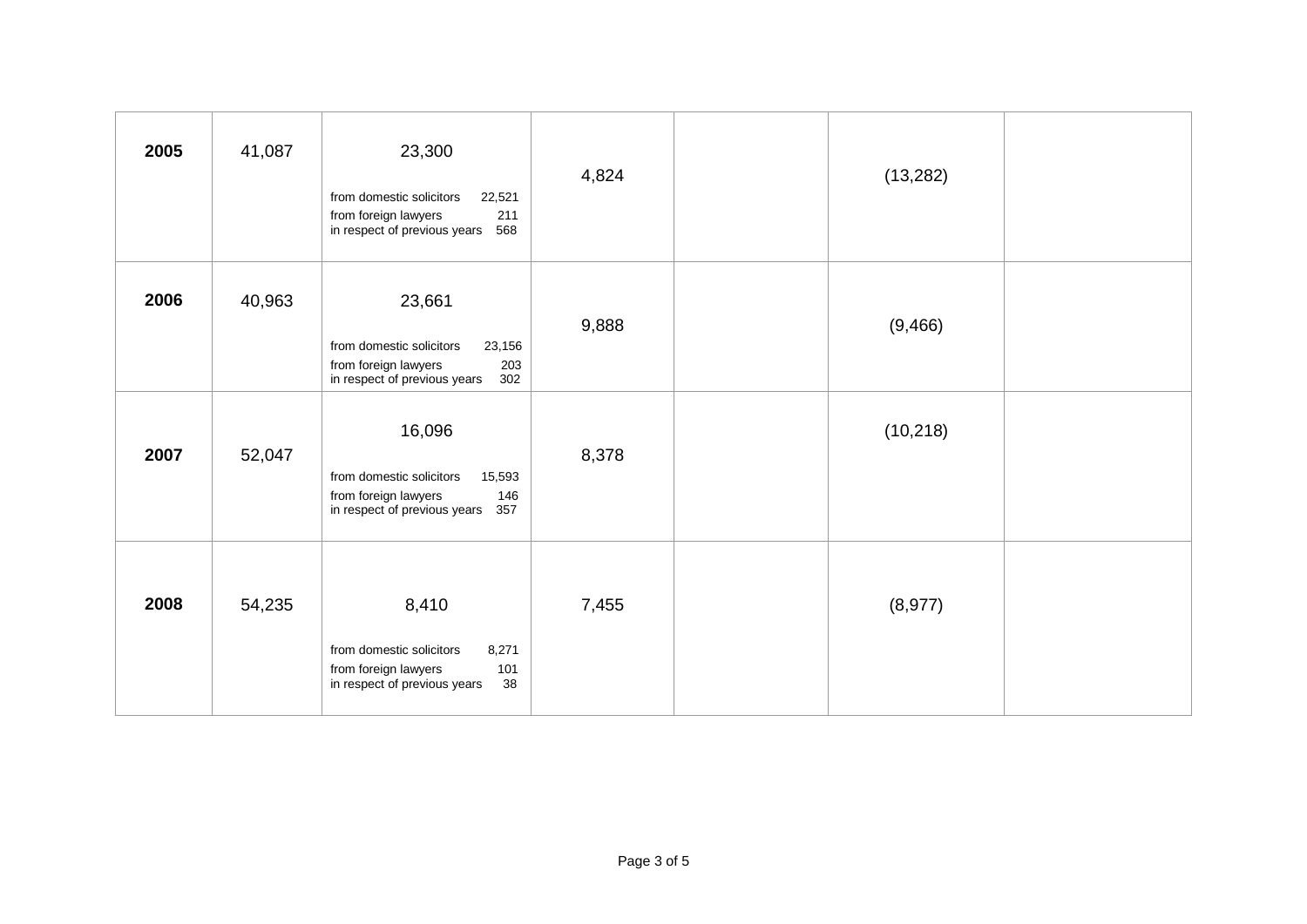| 2009 | 56,262 | 21,072                                                                 | 19,235 |        | (14, 272) |        |
|------|--------|------------------------------------------------------------------------|--------|--------|-----------|--------|
| 2010 | 64,655 | 2,098<br>from individual solicitors<br>1,089<br>from firms<br>1,009    | 16,574 | 14,450 | (27, 101) | 70,676 |
| 2011 | 52,723 | 538<br>from individual solicitors<br>252<br>from firms<br>286          | 11,243 | 6,325  | (15, 161) | 55,668 |
| 2012 | 45,000 | 35,314<br>from individual solicitors<br>18,530<br>from firms<br>16,784 | 5,416  | 2,929  | (18, 547) | 70,112 |